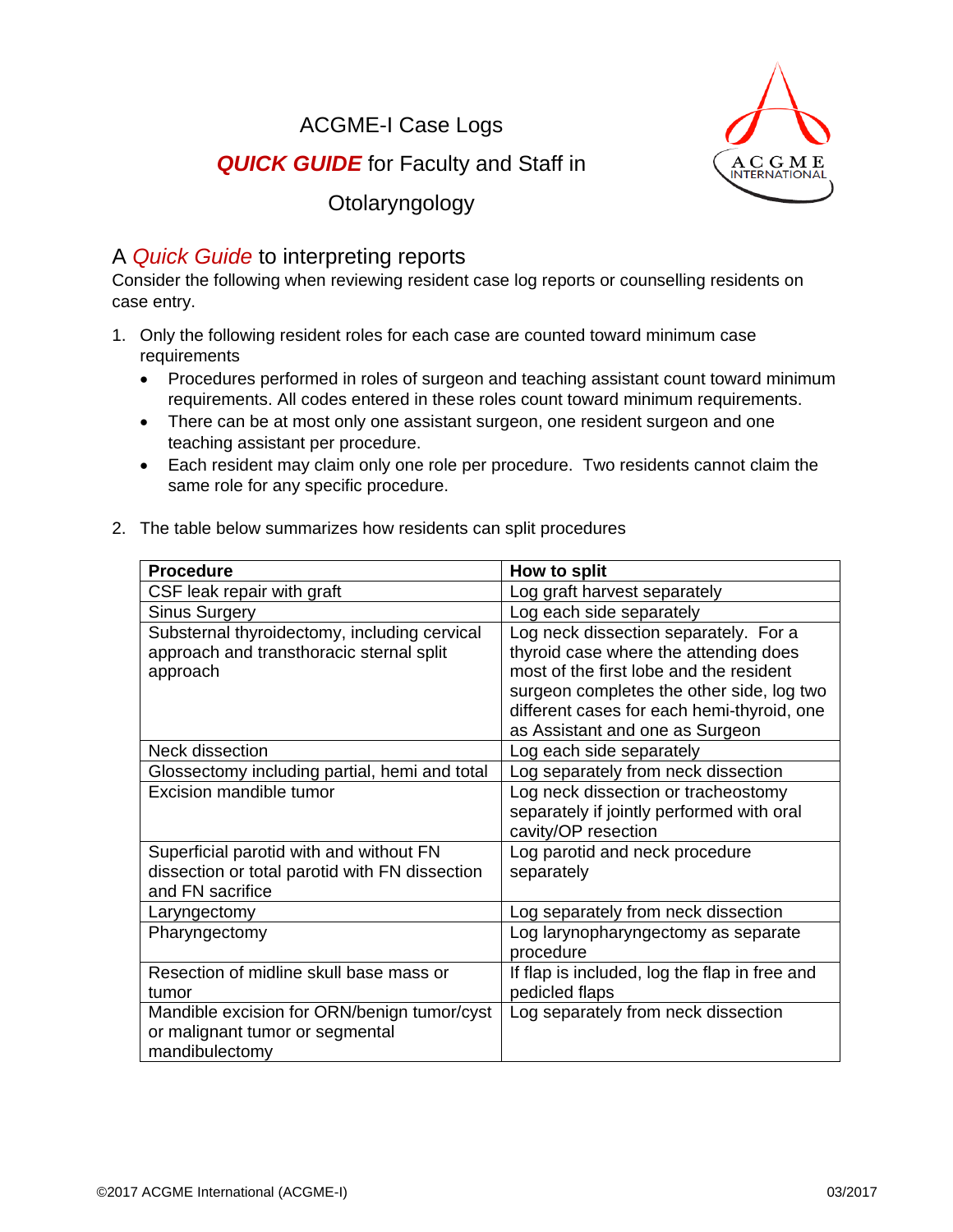| Open reduction of nasal fracture or | If done with Ophthalmology, log orbital  |
|-------------------------------------|------------------------------------------|
| ZMC/midface fracture                | fracture as assistant. If performed. log |
|                                     | canthotomy separately                    |
| Mandible fracture                   | Log MMF, open reduction without fixation |
|                                     | and open reduction with IF separately    |
| Blepharoplasty                      | Log each eye and each site (upper or     |
|                                     | lower) separately                        |
| Microtia repair                     | Log STSG separately                      |
| Facial nerve decompression          | Log decompression/mastoid and nerve      |
|                                     | graft harvest separately                 |
| Ablative Otologic procedures        | Log tympanoplasty, mastoidectomy,        |
|                                     | and/or OCR separately                    |
| Tymp with mastoid and OCR           | Log Tymp/OCR and mastoid separately      |

- 3. Some cases have multiple procedures, each procedure allowing for different levels of resident participation.. Please consider the examples below:
	- a. Two residents scrub in on a parotidectomy with neck dissection. Resident A performs more than 50% of the key portions of the parotidectomy while Resident B assists. The residents switch roles for the neck dissection procedure, with Resident B performing more than 50% of the procedure and the key portions. In this case, if the attending surgeon has scrubbed in for both procedures, Resident A will code **Surgeon** for the parotidectomy and **Assistant Surgeon** for the neck dissection; Resident B will code **Assistant Surgeon** for the parotidectomy and **Surgeon** for the neck dissection. If the attending surgeon scrubs out for the neck dissection portion of the case and allows Resident A to serve a supervisory role for Resident B on t he neck dissection, then Resident A should code the Neck Dissection as **Teaching Assistant**.
	- b. Two residents scrub in on an endoscopic sinus surgical case involving bilateral total ethmoidectomies and sphenoidotomies. Resident A performs the procedures on the right side while Resident B observes. Resident B performs the procedures on the left side with Resident A supervising. The attending surgeon scrubs in for the right procedures but scrubs out for the left procedures. Resident A would code a total ethmoidectomy and sphenoidotomy as a **Surgeon** for the right procedures, and a total ethmoidectomy and sphenoidotomy as a **Teaching Assistant** for the left procedures. Resident B would code a total ethmoidectomy and sphenoidotomy as an **Assistant Surgeon** for the right procedures, and a total ethmoidectomy and sphenoidotomy as a **Surgeon** for the left procedures.
- 4. The following are definitions are used in case entry fields: Resident role
	- Surgeon: Resident has substantial responsibility for the case and performs over 50% of the surgical procedure. All cases performed in the role of Surgeon count toward the resident's minimum case requirements.
	- Assistant: Resident assists during the procedure with another surgeon who is an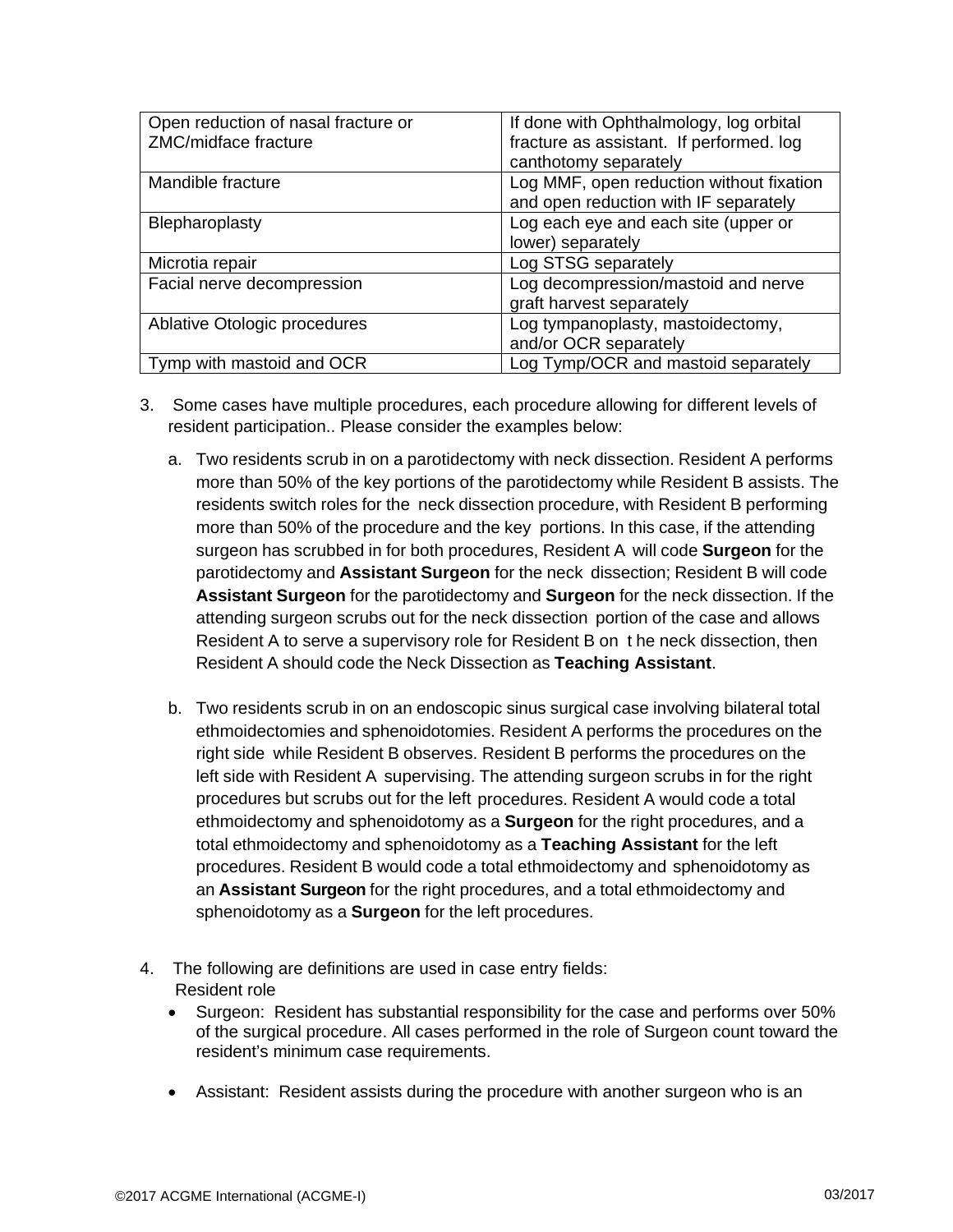attending or more senior resident and who is responsible for the case. The Assistant performs less than 50% of the surgical procedure. Cases performed in the role of Assistant do not count toward case minimum requirements.

• Teaching Assistant: A senior resident who instructs another resident who is taking credit for the case as Surgeon. The Teaching Assistant performs less than 50% of the surgical procedure. Cases performed in the role of Teaching Assistant will count toward case minimum requirements.

## Patient type

- Adult: greater than or equal to 18 years of age at the time of the surgery
- Adolescent: greater than or equal to 13 years to less than 18 years of age
- Child: greater than or equal to 3 years to less than 13 years of age
- Infant/Toddler: greater than or equal to 28 days to less than 3 years of age
- Neonate: less than 28 days

| <b>Experience by Role</b><br>Report | This report lists all procedures, including those that do not count<br>toward the required minimum numbers, the number of each<br>performed by the selected resident in each of the three roles, as well<br>as the total number for each procedure.                                                                                                                                                                                                                                                                                                        |
|-------------------------------------|------------------------------------------------------------------------------------------------------------------------------------------------------------------------------------------------------------------------------------------------------------------------------------------------------------------------------------------------------------------------------------------------------------------------------------------------------------------------------------------------------------------------------------------------------------|
| <b>Activity Report</b>              | This report allows program directors to note the number of cases or<br>procedures logged by residents and the date and time that cases or<br>updates were entered. This report is a quick way to keep track of how<br>frequently residents are entering their cases. For example, if the<br>program has a requirement that residents must enter cases weekly,<br>running this report on a weekly basis is an easy way to identify<br>residents who are not meeting the residency's requirements.                                                           |
| Case Detail Report                  | All information for each case entered into the case log system is<br>displayed in this report, making it most useful for getting an in-depth<br>view of a resident's experience during a defined period. For<br>example, this report could be generated for each resident for the<br>preceding 3-month period and used as part of the quarterly<br>evaluation meeting with the program director or designated faculty<br>mentor. The use of filters can provide additional insight into the<br>resident's activities.                                      |
| Code Summary<br>Report              | This report provides the number of times each procedure or CPT<br>code is entered into the case log system by the program's residents.<br>Filtering by specific CPT code, attending, institution, and/or setting<br>can provide information on clinical activity that is useful to make<br>targeted changes in rotation schedules, curriculum, faculty<br>assignments, etc. This report can also be especially helpful in<br>monitoring the procedures that do not count toward minimums.<br>Choosing non-tracked codes on the area dropdown will show the |

## *Available Reports*